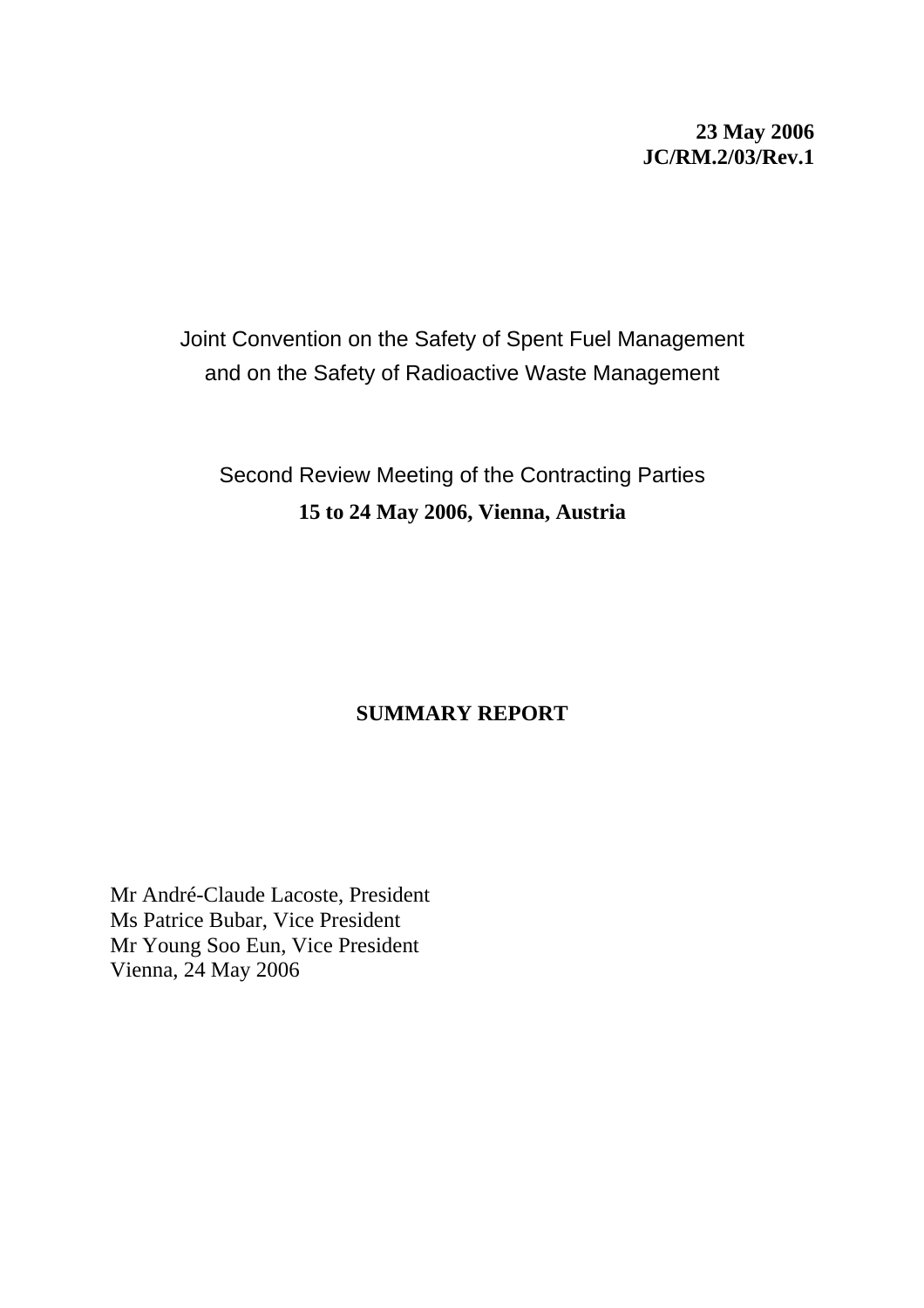# **Introduction**

1. Recognizing the importance of the safe management of spent nuclear fuel and radioactive waste, the international community agreed upon the necessity of adopting a convention describing how such safe management could be achieved: this was the origin of the Joint Convention on the Safety of Spent Fuel Management and on the Safety of Radioactive Waste Management (the "Joint Convention"), which was adopted on 5 September 1997 and entered into force on 18 June 2001.

- 2. The objectives of the Joint Convention are:
- (i) To achieve and maintain a high level of safety worldwide in spent fuel and radioactive waste management, through the enhancement of national measures and international cooperation, including, where appropriate, safety-related cooperation;
- (ii) To ensure that during all stages of spent fuel and radioactive waste management there are effective defences against potential hazards so that individuals, society, and the environment are protected from the harmful effects of ionizing radiation now and in the future, in such a way that the needs and aspirations of the present generation are met without compromising the ability of future generations to meet their needs and aspirations; and
- (iii) To prevent accidents with radiological consequences and to mitigate their consequences should they occur during any stage of spent fuel or radioactive waste management.

3. To deliver these objectives, the Joint Convention adopted a review process. The Joint Convention requires each Contracting Party to:

- (i) Submit in advance to all other Contracting Parties a National Report describing how it implements the obligations of the Joint Convention;
- (ii) Seek clarification on the National Reports of other Contracting Parties through a system of written questions and answers; and
- (iii) Present and discuss its National Report during a Review Meeting comprising Country Group sessions and Plenary sessions.

The Joint Convention specifies that the interval between Review Meetings should not exceed three years. Documents annexed to the Joint Convention provide guidance on the form and structure of the National Reports and on the way to conduct Review Meetings.

4. The Second Review Meeting of the Contracting Parties pursuant to Article 30 of the Joint Convention was held at the Headquarters of the International Atomic Energy Agency (IAEA), which is the depositary and Secretariat for the Joint Convention, from 15 to 24 May 2006. The President of the Review Meeting was Mr André-Claude Lacoste, Director General of the General Directorate for Nuclear Safety and Radiation Protection, France. The Vice-Presidents were Ms Patrice Bubar, United States Department of Energy, and Mr Young Soo Eun, Korea Institute of Nuclear Safety.

5. Forty-one Contracting Parties participated in the Review Meeting, namely: Argentina, Australia, Austria, Belarus, Belgium, Brazil, Bulgaria, Canada, Croatia, Czech Republic, Denmark, Estonia, Euratom, Finland, France, Germany, Greece, Hungary, Iceland, Ireland, Italy, Japan, Korea, Latvia, Lithuania, Luxembourg, Morocco, Netherlands, Norway, Poland, Romania, Russian Federation, Slovakia, Slovenia, Spain, Sweden, Switzerland, Ukraine,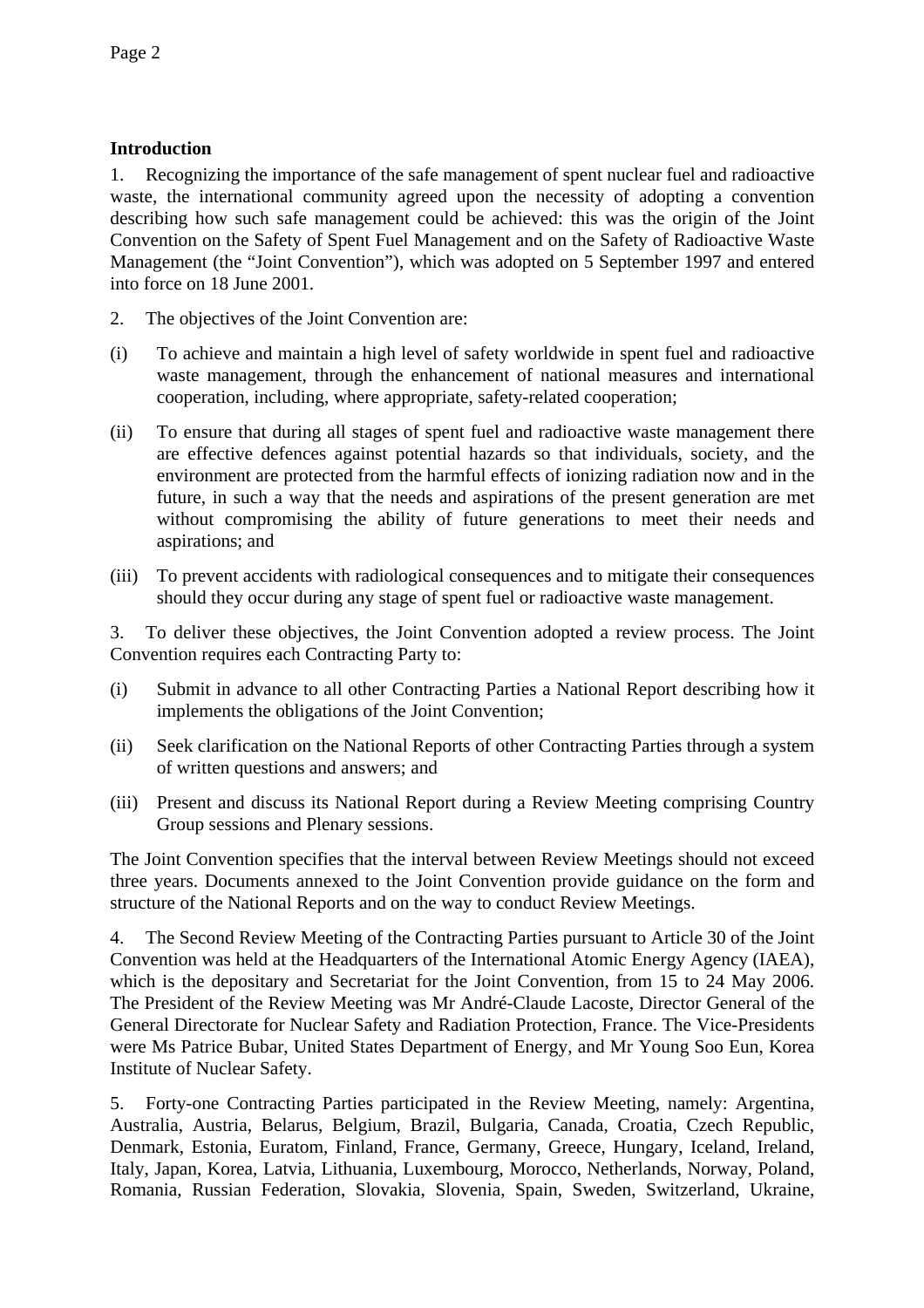United Kingdom, United States of America and Uruguay. Eight Contracting Parties participated for the first time: Brazil, Estonia, Euratom, Iceland, Italy, Lithuania, Russian Federation and Uruguay.

6. Brazil was a late ratifier. However, it had produced and distributed its National Report and had asked to participate fully in the Review Meeting. Under the rules, a late ratifier may be allowed to participate with the consensus agreement of the Contracting Parties at the Review Meeting. The Contracting Parties agreed by consensus to Brazil's request at the Plenary session on 15 May.

7. China informed the President that it had completed the internal ratification procedures on 29 April 2006 with a view to becoming a Contracting Party, but had not yet deposited its instrument of accession with the depositary. However, it had requested to participate in the Review Meeting. At the Plenary session on 15 May, the Contracting Parties agreed by consensus to China's request to participate as a full participant in the Second Review Meeting.

8. The Nuclear Energy Agency of the Organisation for Economic Co-operation and Development (OECD) was present as an observer.

#### **General Observations**

9. Despite a large diversity of national situations, all Contracting Parties shared the view that the Second Review Meeting showed that progress has been made since the First Review Meeting.

10. Areas for which the need for further work was identified at the first Review Meeting have been addressed by the Contracting Parties and reflected in their National Reports and oral presentations during the Second Review Meeting.

11. During the Second Review Meeting, Contracting Parties demonstrated their commitment to improving policies and practices particularly in the areas of:

i) national strategies for spent fuel and radioactive waste management;

ii) engagement with stakeholders and the public; and

iii) the control of disused sealed sources.

Challenges continue in a number of areas including the implementation of national policies for the long-term management of spent fuel, disposal of high level wastes, management of historic wastes, recovery of orphan sources, knowledge management and human resources. The need to ensure that Contracting Parties' financial commitments are consistent with the extent of liabilities was also recognized.

# **Policy and technical highlights from the Second Review Meeting**

12. The main issues on which progress was noted are as follows.

# *Legislative and Regulatory Framework*

13. Important efforts have been made by Contracting Parties to complete their legislative and regulatory framework.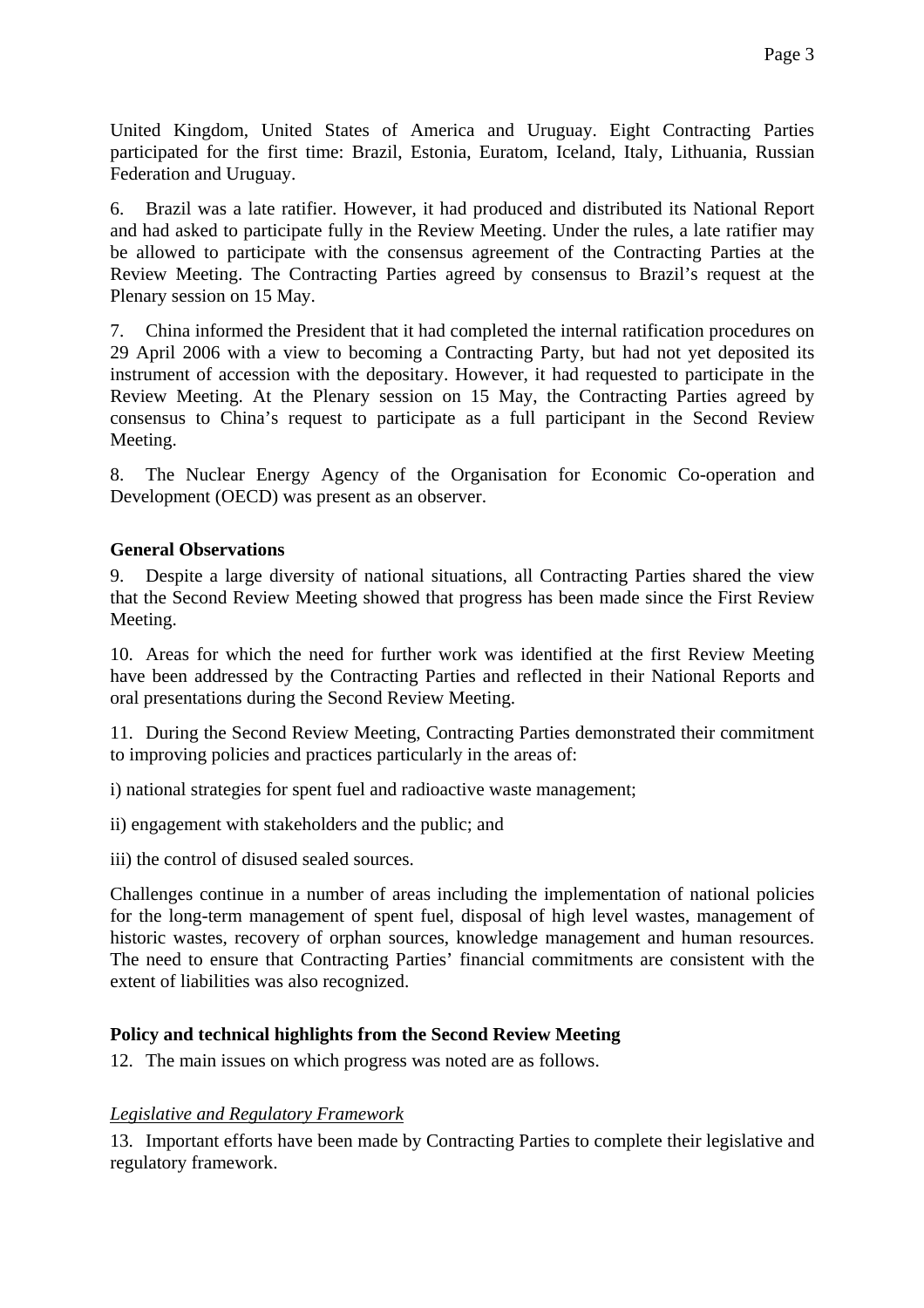# *Spent Fuel and Waste Management*

14. All Contracting Parties are committed to address spent fuel and waste management in a comprehensive manner. Many Contracting Parties have already developed, or are currently developing, spent fuel and waste management strategies based on increasingly comprehensive inventories, including spent fuel and waste arising, or to arise, from decommissioning.

15. Some Contracting Parties have made clear progress with the implementation of their strategic plans.

16. The Contracting Parties highlighted the increasing importance of public consultation and the need for public acceptance in order to implement their spent fuel and waste management strategic plans.

17. Many Contracting Parties have defined funding strategies for managing safely their spent fuel and wastes in accordance with their strategic plans, although some Contracting Parties started collecting the funds only quite recently.

18. Some Contracting Parties reported on progress with siting of near-surface disposals, even if this remains a difficult issue to solve.

19. The subject of geological repositories is still more difficult to handle. However, some Contracting Parties reported on progress in siting such repositories.

20. The subject of regional repositories was mentioned by several Contracting Parties. It could be appropriate for some countries to join their efforts and resources for a common solution for final disposal.

21. The subject of exemption and waste clearance was discussed. There is for the time being no international consensus on the use of clearance levels. Many Contracting Parties are implementing clearance criteria on a generic basis or a case by case basis. Public acceptance and a clear radiation protection concept are key issues for the success of using clearance levels.

#### *Decommissioning*

22. Many Contracting Parties, especially those having nuclear power plants, have established funding schemes for decommissioning.

23. The Contracting Parties' strategies vary from "immediate" decommissioning (i.e. starting from 0 to about 10 years after final shutdown) to delayed decommissioning after a long safe enclosure phase. Keeping the knowledge and memory of the installation (normal operation, modifications, incidents, etc.) was recognized as being of crucial importance, especially in the case of delayed decommissioning.

# *Disused Sealed Sources*

24. Many Contracting Parties have established registries for sealed sources. Most Contracting Parties have indicated that they have enforced a return of disused sealed sources to the supplier. Some have not yet defined a long-term policy. Funding schemes for the recovery of orphan sources have been set up by many Contracting Parties. The disposal of disused sealed sources, especially long-lived ones, was recognized as an issue still to be solved.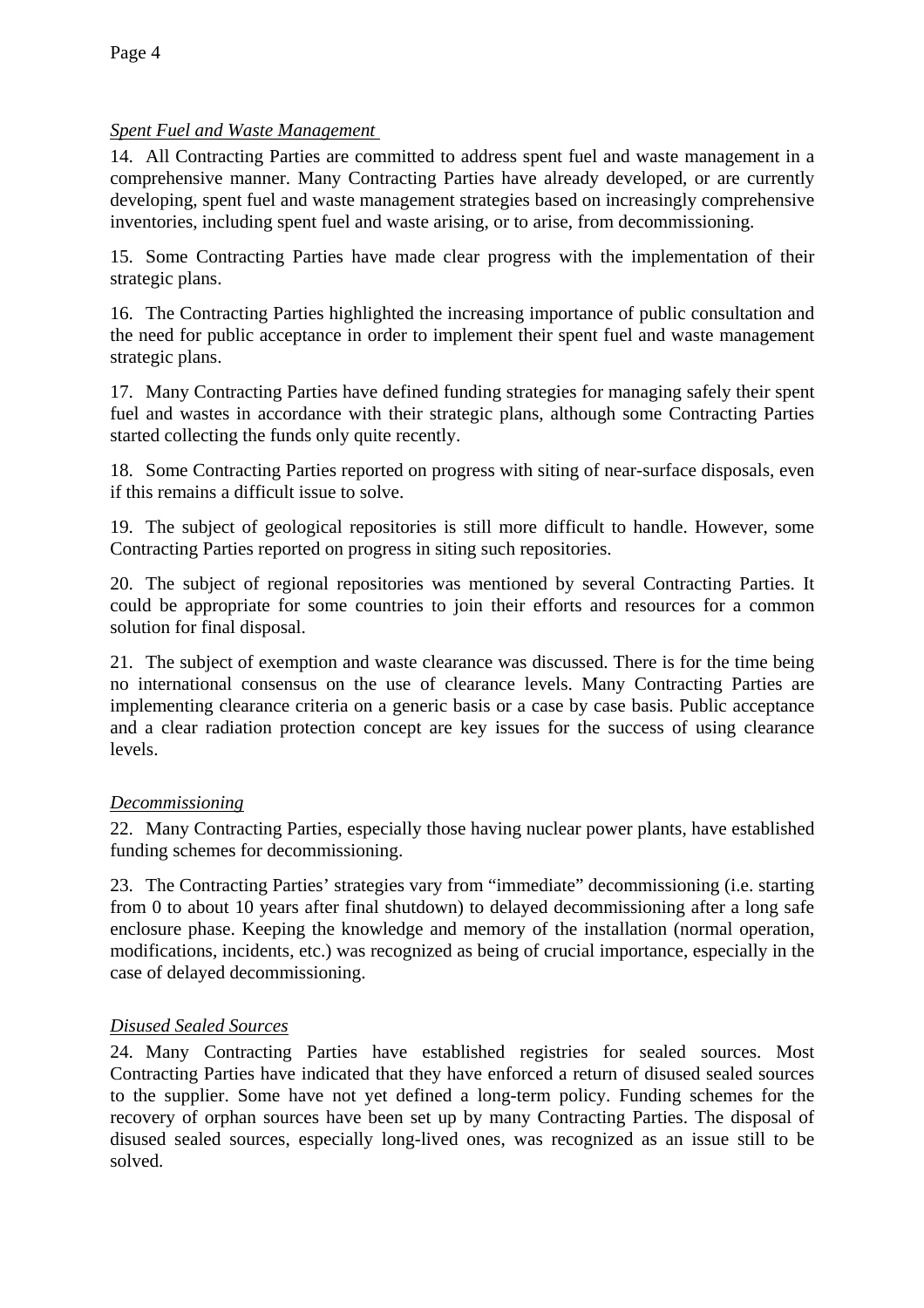25. The Contracting Parties noted the importance of implementing the IAEA Code of Conduct on the Safety and Security of Radioactive Sources.

#### *Mining and Milling Tailings*

26. Many Contracting Parties, which had or still have uranium mining activities, reported on the actions that have been undertaken with a view to putting the problematic sites in a safe condition. Much progress has been made in this respect.

#### *Naturally Occurring Radioactive Materials (NORM)*

27. Some Contracting Parties decided to include NORM or TENORM (technically enhanced NORM), or both, in their waste management policy and reported about this.

#### *Past Practices*

28. A growing number of Contracting Parties reported on the remediation activities that have been initiated in their country. Also, several Contracting Parties included the management of historic spent fuel and waste in their strategic plans.

#### *International Cooperation*

29. Many Contracting Parties see the benefit of enhancing international cooperation through the exchange of information, experiences and technology. In particular, needs for sharing knowledge and assistance were emphasized by Contracting Parties with limited radioactive waste management and research programmes.

# **Improvements for the next Review Meeting**

30. Three topics were discussed by the Open-Ended Working Group, established at the opening plenary session and chaired by Ms. Patrice Bubar:

- i) ways to increase membership;
- ii) improvements in the review process; and
- iii) role of safety standards in the review process.

The following improvements were identified through the deliberations of the Open-Ended Working Group and through the discussions that took place within the Country Group sessions.

31. The Contracting Parties support continuing efforts to promote membership in the Joint Convention and its review process, through organized IAEA efforts, bilateral efforts for mentoring and sharing of expertise, etc. Some Contracting Parties underlined the need for financial assistance.

32. The Contracting Parties felt that the review process was maturing and no changes should be made that would dilute its strong peer review nature. The Contracting Parties amended the Guidelines to reflect adjustments that were applied during the Second Review Meeting. These amendments as well as the report by the Open-Ended Working Group are annexed to the President's Report.